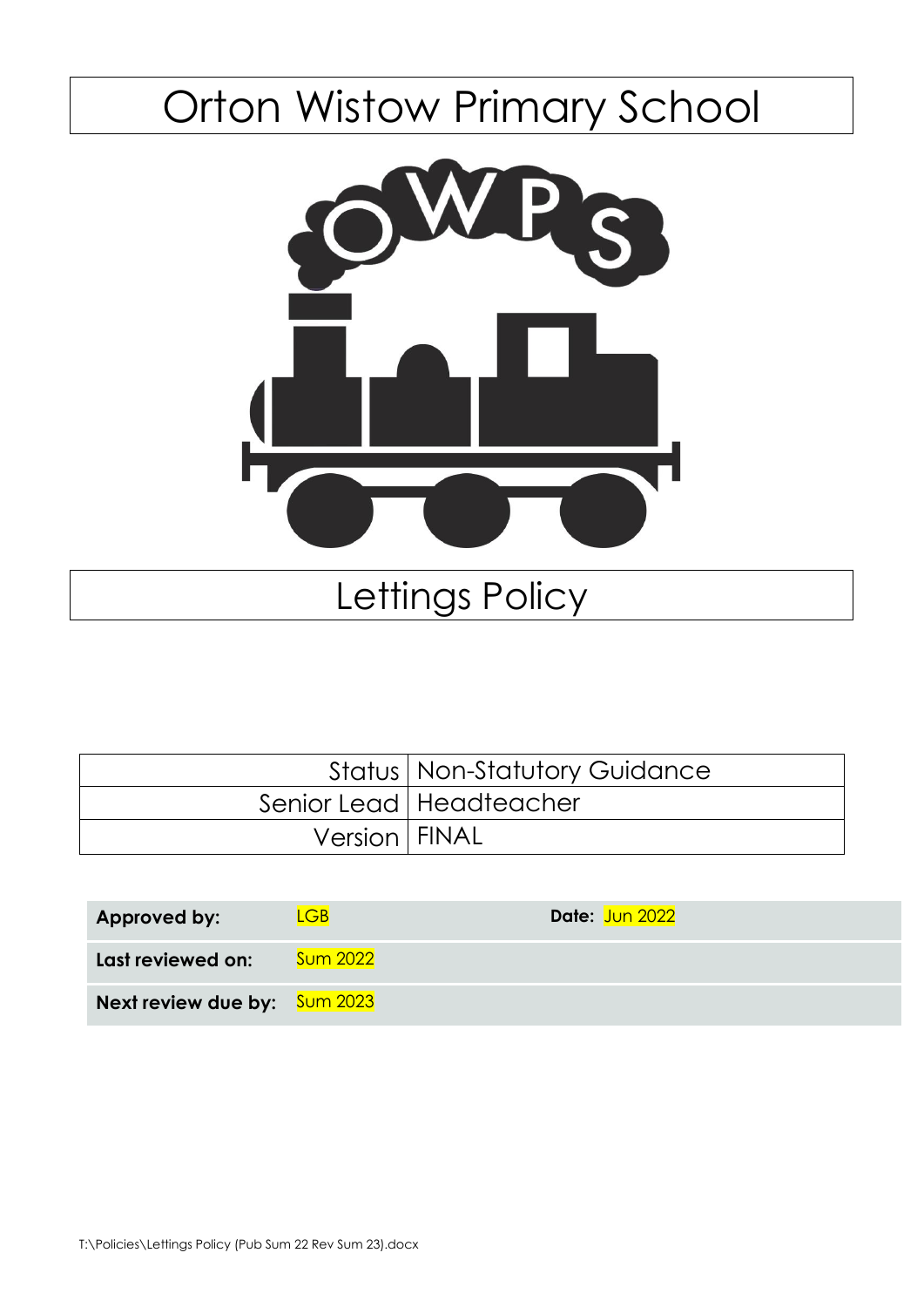#### **1. Adoption**

The Governing Body at their meeting on 20th June 2022adopted the lettings policy set out below.

#### **2. Introduction**

The Governing Body of Orton Wistow Primary School regards the school buildings and grounds (which are owned by Peterborough City Council) as a community asset and will make every reasonable effort to enable them to be used as much as possible.

However, the overriding aim of the Governing Body is to support the school in providing the best possible education for its pupils, the promotion of equality of opportunity and the community cohesion of the local area. Any lettings of the premises to outside organisations will be considered with this in mind.

#### **3. Definition of a letting**

#### A letting may be defined as:

"Any use of the school buildings and ground by parties other than the school and its partners. This may be a community group (such as a local music group or football team), or a commercial organisation (such as the local branch of 'Weight Watchers')".

The following activities fall within the corporate life of the school. These activities are not considered to be lettings and costs arising from these uses are therefore a legitimate charge against the school's delegated budget:

- Governing body meetings
- Extra-curricular activities for pupils organised by the school
- School performances
- Information evenings for parents
- Parents' meetings
- Meetings of the PTA
- PTA organised events

#### **4. Priority for lettings**

The following lettings are especially encouraged:

- Lettings to ethnic minority groups such as mother tongue or supplementary schools
- Educational activities open to school pupils and their families
- Recreational activities open to school pupils and their families
- Activities organised by local community groups for the benefit of the local community
- Lettings to parents attached to the school
- Lettings to people living in the school's local community
- Lettings to voluntary organisations
- Lettings to parent support groups
- Lettings to self-help groups
- Faith groups
- Lettings to women's groups
- Lettings to people with a disability
- Lettings to low income groups
- Lettings to children's groups
- Lettings youth groups

The following activities are not considered to be appropriate for lettings as they are either well provided for in the local area; are not deemed to be compatible with the ethos of the school or are not able to be accommodated within the schools facilities:

- Commercial activities with little potential to generate income or support for the school
- Events selling alcohol without the permission of the school and a suitable licence gained
- Activities promoting gambling

#### **5. Types of Lettings**

The Governing Body has agreed to define lettings under the following categories:

- School Lettings for activities for pupils or their parents and carers that provide educational benefit to pupils, which the school wishes to subsidise (Scale 1)
- Community Lettings for other community activities which should be made on the basis of full cost recovery (Scale 2)
- Commercial lettings will be charged on a cost plus an income margin for the school (Scale 3)

#### **6. Charges**

The Governing Body is responsible for setting charges for the letting of the school premises. These are set out in the Schedule of Charges for Community Use.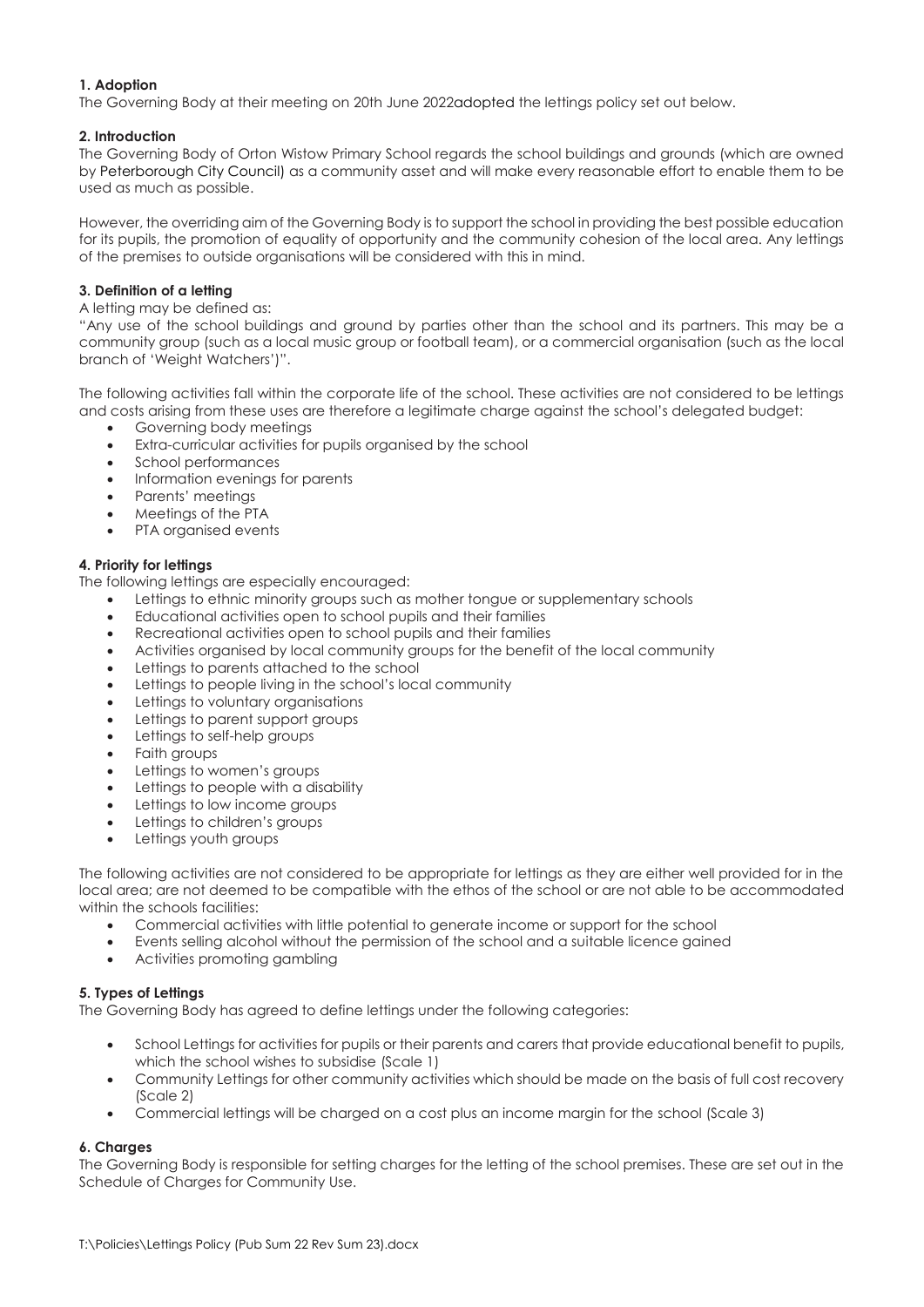The scale of charges will be reviewed every 3 years by the Governing body for implementation from the beginning of the next financial year, with effect from 1st April of that year. Details of current charges will be provided in advance of any letting being agreed.

For the purpose of charging, the Headteacher and School Business Manager are empowered to determine to which group any particular individual or organisation belongs. They are also able to offer any discounts or agree a subsidy for any lettings, as they deem appropriate. The basis of charging will be determined by the purpose for which a letting is arranged.

The minimum hire period will be one hour.

The school reserves the right to require a refundable deposit of £100 over and above the hiring charge for any booking of the School Hall for a private function as a surety against damage to the premises (including any equipment) or the premises being left in an unacceptable condition necessitating their incurring additional cost for cleaning, caretaking or other expenses.

The school will seek to recover any costs incurred by the school that are unavoidable and result directly from the cancellation of a letting. The timescale and charges for cancellations are set out in the Terms and Conditions of Use (see below).

#### **7. Letting Times and Charges – including available facilities and equipment**

The following times, facilities and equipment available are agreed as follows:

#### **The School Hall**

The School Hall has a floor area of 220 square metres.

No equipment (apart from the use of chairs or tables) is included in the hire fee. Any other equipment, other than chairs and tables, must not be used. Any specific requirements for other pieces of equipment should be noted on the booking form and confirmed by the school prior to the letting. Please note gym equipment is stored in the hall and should not be used. (If this needs moving prior to the letting, please make a note on the booking form).

According to fire regulations, the maximum numbers of people allowable in the school hall is:-

| Seated at table (i.e. Buffet or Dance) | 176  |
|----------------------------------------|------|
| Disco Dance                            | -350 |
| Seated Shows etc                       | 150  |

#### **Classrooms, Staff room and Kitchen facilities**

Can be hired by special arrangement only.

#### **Parking**

Approximately 45 cars using the designated parking spaces with an additional 2 disabled parking bays.

Variations to these facilities and times will be subject to the approval of the school. Please see the table at the end of this policy for information on charges.

#### **8. Outline of Insurance Cover**

In the event that there is no other insurance available the following risks can be insured in the name of the hirer:

- a) public liability to a limit of indemnity of £1 million
- b) damage to the hired premises by fire or explosion caused by the negligence of the hirer no limit of indemnity
- c) other negligent damage to a limit of £25,000 with an excess of £100 any one claim (The excess may change, please confirm excess if a claim is to be made).

#### **Premium**

The premium for hirer's liability is charged as follows:

10% of hire charges or £2 whichever is greater – to be collected with the hire fee.

#### **9. Conduct of users**

It is the responsibility of the HIRER to: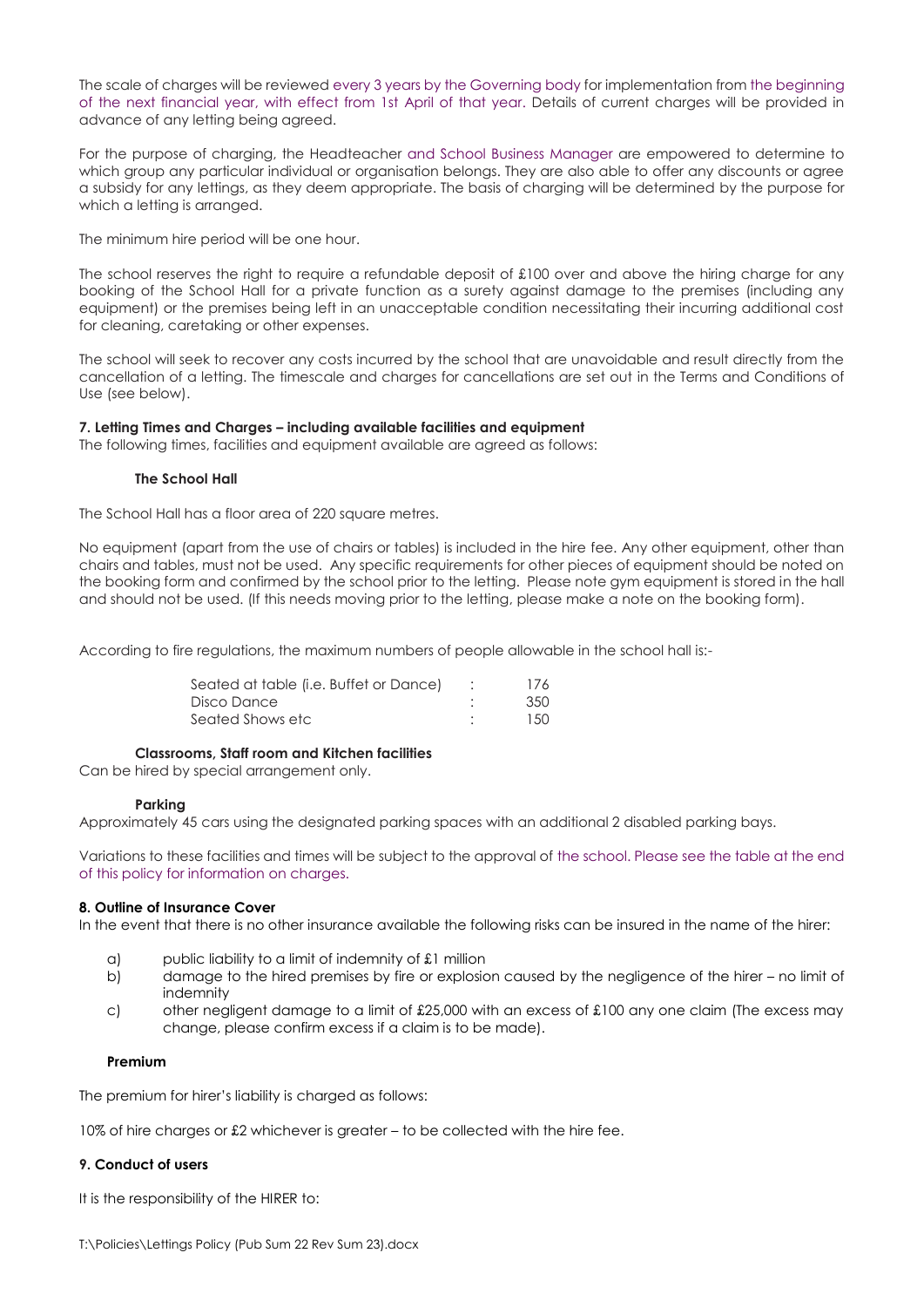- Ensure all users are made aware of the fire exits on each occasion the premises are used.
- Take all precautions to ensure the safety of all persons entering/using the premises during the period of hire (not least in the Kitchen).
- Ensure that no other areas of the school or equipment are used during the period of the letting.
- Parking of cars must be restricted to the designated parking areas.
- Ensure that cars are parked in such a way that emergency access to the premises is not blocked.
- Ensure that the hall (and the kitchen and toilets, if used) are left clean and tidy.
- Be responsible for the behaviour of all persons connected with the hiring.
- Ensure that no footwear liable to damage floors and floor coverings is worn in the School buildings.
- Refuse bins will be provided and all rubbish should be placed in the front entrance.
- Ensure that no dogs, other than guide dogs for the blind, are permitted on the school premises.
- Ensure that the appropriate licences are held for performances (musical and otherwise) on the School premises and that all conditions of such licences are adhered to.
- Ensure that the site is left secure at the end of the letting.
- An insurance policy is provided by the School Governors, which provides public liability indemnity (See Appendix). A premium of 10% of the hire fee is payable with the balance of the fee to cover the insurance.
- All portable electrical equipment used by the hirer must have been satisfactorily tested as required by the Health and Safety - Electricity at Work Regulations 1989
- The premises are subject to the normal Sunday Trading Laws under the Shops Act 1950 and only restricted items may be sold on Sundays. Details of these may be obtained from the Peterborough City Council Offices.
- The Governors reserve unto themselves and their officers, servants and agents a right of entry to every part of the premises at any time when duly authorised so to enter.
- The School Governors may by arrangement allow a Hirer reasonable time to set out in advance of the hiring and clear up and remove property at the end of the hiring, or on the following morning (there may be a charge for this), but the School must be cleared and clean ready for its normal use. The Governors do not undertake safe custody of property remaining on the premises. Any extra cleaning costs if the premises are left in a dirty and untidy state will be recoverable from the Hirer. All litter must be cleared by the hirer.

#### **10. Security**

The Head teacher has delegated authority to determine the security risk for each letting and will be responsible for allocating a continuous security presence or other control measure.

#### **11. Licences**

- This school does not hold a Public Entertainment Licence.
- No excisable liquor shall be sold unless either an occasional licence or an occasional permission has been obtained by the Hirer or on his behalf and the Hirer shall ensure that any conditions attached to such a licence or permission are complied with.
- The hirer shall not use the premises or any part thereof for a performance for which copyright subsists without the consent of the owner of the said copyright or in any manner infringe any subsisting copyright.
- The hirer shall comply with the conditions of the licence granted by the Performing Rights Society Ltd and shall furnish to the Council, immediately after the end of the hiring a complete list of all songs sung and music performed giving the information required by the society in respect of each item.
- If any part of the premises are to be used for the purposes of gaming or games of chance of any description the Hirer shall be responsible for securing that the provision of the Betting, Gaming and Lotteries Act are fully observed and complied with.

#### **12. Health & Safety Procedures:**

- All the fire exits are clearly marked with a green sign above the door -these should be followed in an emergency evacuation.
- In the event of an emergency all persons should leave the building as quickly as possible and assemble on the main School playground.
- Under no circumstances should anyone re-enter the building.
- Fire hoses and extinguishers are located in the hall and corridors. Please make yourself aware of their

#### **13. Issuing a Lettings Contract**

Once a letting has been approved, a letter of confirmation will be sent to the hirer, enclosing a copy of the terms and conditions and the Lettings Contract.

The Lettings Contract should then be signed and returned to the school. The school shall be in receipt of these signed copies before a letting takes place.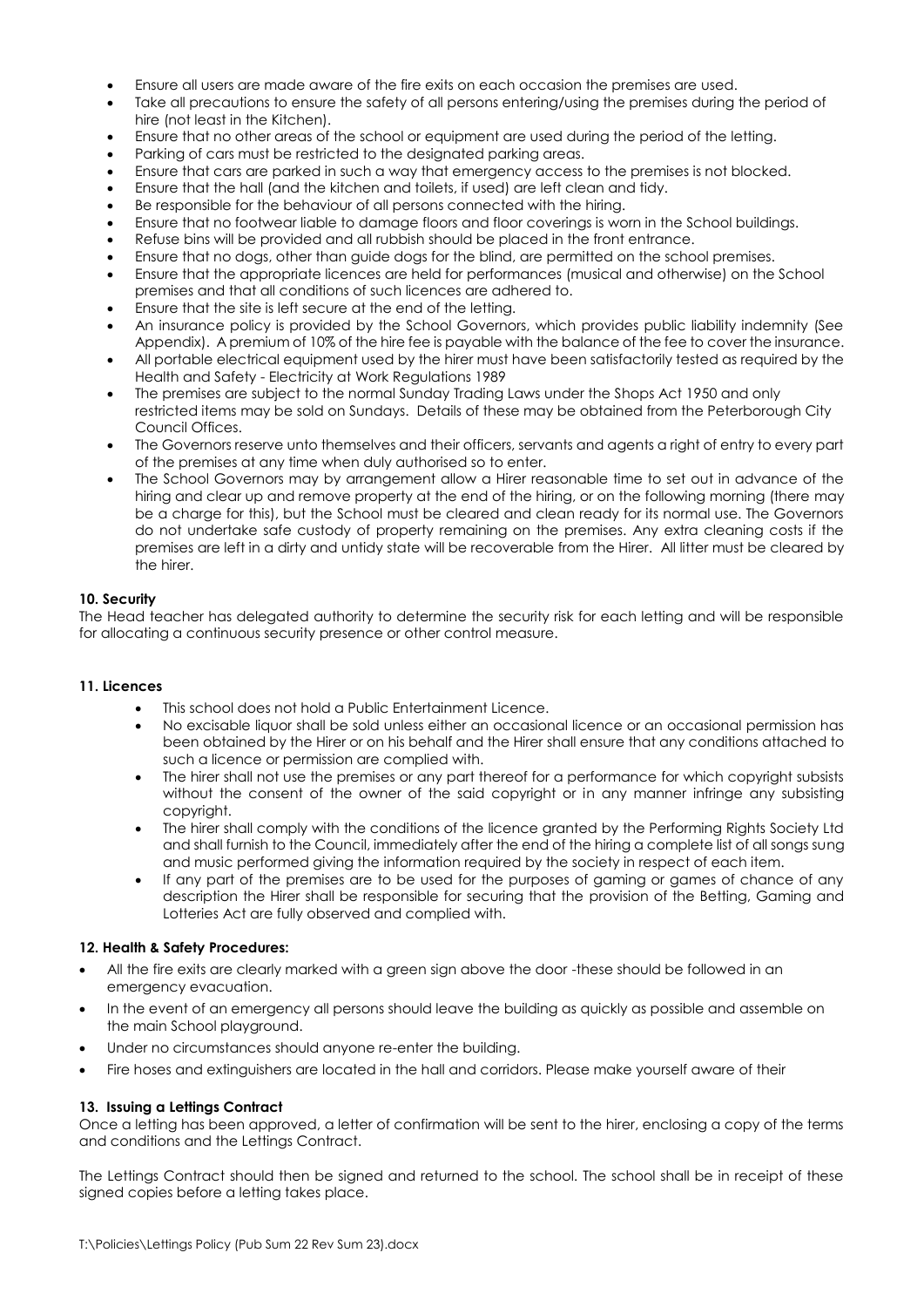The person applying to hire the premises will be invoiced for the cost of the letting, in accordance with the Governing Body's current scale of charges. We will seek payment in advance in order to reduce any possible bad debts and or a deposit to cover damage. A guarantee card should support cheques wherever possible.

The Headteacher on behalf of the Governing Body has the right to refuse an application, and no letting should be regarded as "booked" until approval has been given in writing and payment received in full. The reason for refusals should be recorded on the bottom of the application for lettings form and fully explained to the enquirer.

#### **14. Cancellations**

#### a) By the Hirer

Cancellations should be made in writing at least 24 hours before the proposed letting; otherwise the Hirer will still be liable for the standard charges. In the event of a cancellation being made at the appropriate time, the school will credit the Hirer for a free booking the following term, if applicable, or refund the fee if no further bookings are required.

#### B) By the School

If the school finds it necessary to cancel a booking, as much notice as possible will be given, generally not less than 24 hours and, where possible, alternative accommodation will be offered. If this is not possible, a refund will be made. The L.E.A. and the school will accept no liability in respect of commitments incurred by the Hirer due to such cancellations.